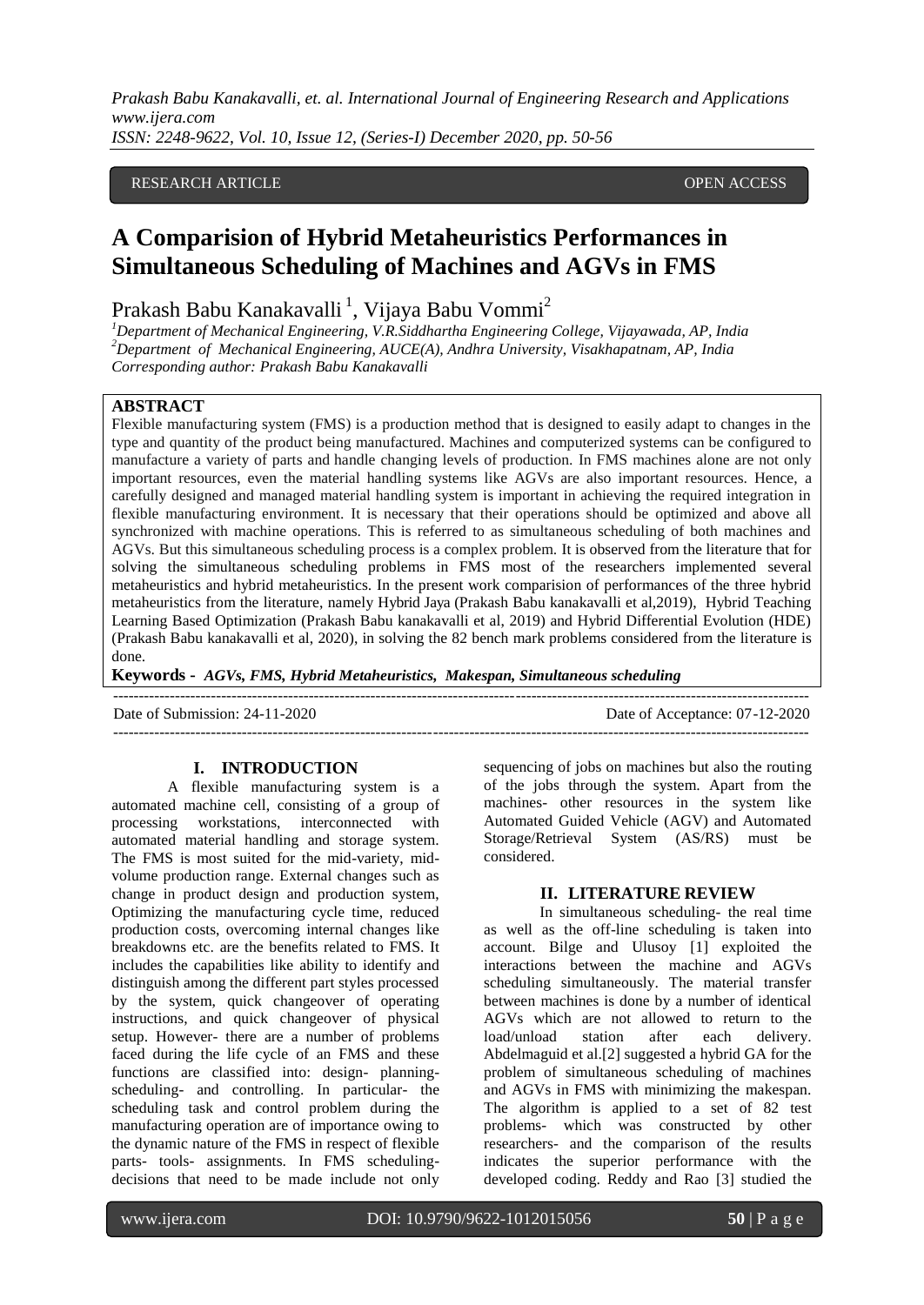simultaneous scheduling problem with makespanmean flow time and mean tardiness as an criterion. The proposed hybrid GA for FMS scheduling problems yielded better results when compared to other algorithms. Gnanavelbabu et al. [4] examined the scheduling of machines and AGVs simultaneously in FMS using differential evolution with makespan minimization. The algorithm is tested by using test problems proposed by various researchers and the makespan obtained by the algorithm is compared with that obtained by other researchers are analyzed. Anandaraman et al. [5] presented a solution for the simultaneous scheduling problem by evolutionary approach in FMS with vehicles and robots with the objectives to minimize the makespan- mean flow time and mean tardiness. The scheduling optimization is carried out using metaheuristic algorithm. The algorithms are applied for test problems taken from the literature and the results obtained using the two algorithms are compared. Nouri et al. [6] introduced the clustered holonic multiagent model using metaheuristic for simultaneous scheduling of machines and transport robot in FMS. Computational results are presented using three sets of benchmark instances in the literature. New upper bounds are found- showing the effectiveness of the presented approach. Md Kamal et al. [7] Flexible Job Shop Scheduling Problem (FJSSP) is an extension of the classical Job Shop Scheduling Problem (JSSP). Keeping in view this aspect- this article presents a comprehensive literature review of the FJSSPs solved using the GA. The survey is further extended by the inclusion of the hybrid GA (HGA). Lundy et al [8] discussed about the convergence of an annealing algorithm. Storn R et al. [9] proposed a simple and efficient adaptives scheme for global optimization over Continuous Spaces. Hyunchul et al. [10] proposed a new evolutionary algorithm based on sheep flocks heredity model. Prakash Babu kanakavalli et al. [11] proposed a Hybrid JAYA(HJAYA) algorithm for solving simultaneous scheduling problems. Prakash Babu kanakavalli et al.[12] proposed a hybrid Teaching Learning Based optimization (HTLBO) algorithm for solving simultaneous scheduling problems. Prakash Babu kanakavalli et al.[13] proposed a hybrid Differential Evolution (HDE) for solving simultaneous scheduling problems.

## **III. HYBRID METAHEURISTIC ALGORITHMS**

For several problems a simple Evolutionary algorithm might be good enough to find the desired solution. As reported in the literature, there are several types of problems where a direct evolutionary algorithm could not to obtain a convenient (optimal) solution. This clearly paves way to the need for hybridization of evolutionary algorithms with other optimization algorithms, machine learning techniques, heuristics etc. Some of the possible reasons for hybridization are as follows: 1. To improve the performance of the evolutionary algorithm (example: speed of convergence)

2. To improve the quality of the solutions obtained by the evolutionary algorithm

3. To incorporate the evolutionary algorithm as part of a larger system

In this paper comparision of performances of the three hybrid metaheuristic algorithms namely Hybrid Jaya (Prakash Babu kanakavalli et al,2019), Hybrid Teaching Learning Based Optimization (Prakash Babu kanakavalli et al, 2019) and Hybrid Differential Evolution (HDE) (Prakash Babu kanakavalli et al, 2020), in solving the 82 bench mark problems considered from the literature is done.

# **IV. RESULTS AND DISCUSSSION**

Makespans obtained by Hybrid Jaya (Prakash Babu kanakavalli et al,2019), Hybrid Teaching Learning Based Optimization (Prakash Babu kanakavalli et al, 2019) and Hybrid Differential Evolution (HDE) (Prakash Babu kanakavalli et al, 2020) algorithms, for different combinations of job sets and layouts with  $t/p > 0.25$  are presented in the below Table.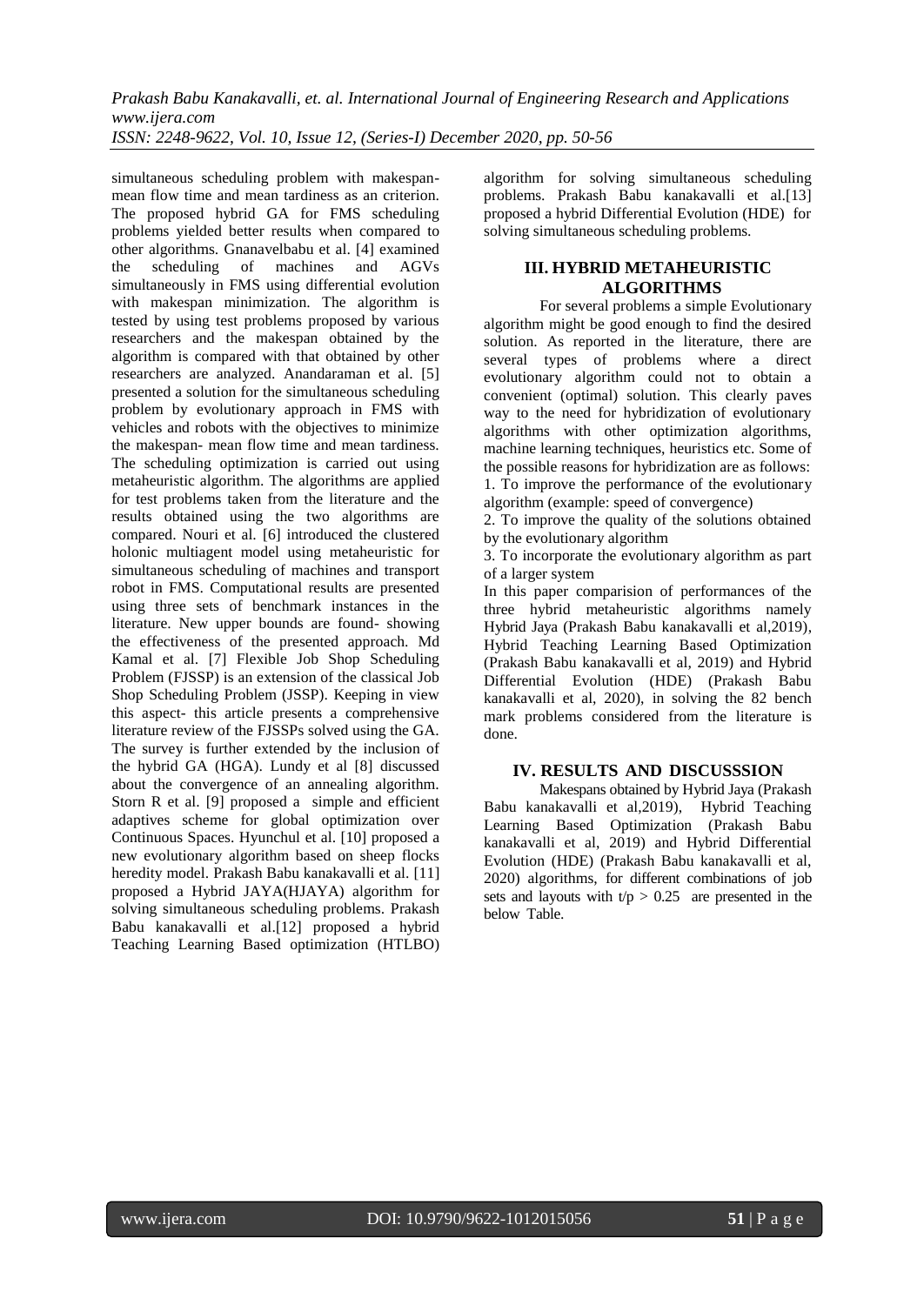*Prakash Babu Kanakavalli, et. al. International Journal of Engineering Research and Applications www.ijera.com*

| <b>Table .1:</b> Comparison of makespan values (for $t/p > 0.25$ ) |         |                  |                  |                  |  |  |  |
|--------------------------------------------------------------------|---------|------------------|------------------|------------------|--|--|--|
| Job. No                                                            | t/p     | <b>HJAYA</b>     | <b>HTLBO</b>     | <b>HDE</b>       |  |  |  |
| 1.1                                                                | 0.59    | 96               | 96               | 96               |  |  |  |
| 2.1                                                                | 0.61    | 113              | 113              | 98               |  |  |  |
| $\overline{3.1}$                                                   | 0.59    | 120              | 120              | 109              |  |  |  |
| 4.1                                                                | 0.91    | 116              | 116              | 116              |  |  |  |
| 5.1                                                                | 0.85    | 89               | 89               | 89               |  |  |  |
| 6.1                                                                | 0.78    | 132              | 132              | 113              |  |  |  |
| 7.1                                                                | 0.78    | 132              | 132              | 121              |  |  |  |
| 8.1                                                                | 0.58    | 175              | 185              | 150              |  |  |  |
| 9.1                                                                | 0.61    | 117              | 116              | 116              |  |  |  |
| 10.1                                                               | 0.55    | 167              | 167              | 167              |  |  |  |
| 1.2                                                                | 0.47    | 82               | 82               | 82               |  |  |  |
| $\overline{2.2}$                                                   | 0.49    | 86               | 86               | $\overline{76}$  |  |  |  |
| 3.2                                                                | 0.47    | 96               | 96               | 83               |  |  |  |
| 4.2                                                                | 0.73    | $\overline{90}$  | 90               | $\overline{90}$  |  |  |  |
| 5.2                                                                | 0.68    | 73               | 73               | 73               |  |  |  |
| 6.2                                                                | 0.54    | 108              | 108              | 90               |  |  |  |
| 7.2                                                                | 0.62    | $\overline{92}$  | $\overline{91}$  | 85               |  |  |  |
| 8.2                                                                | 0.46    | 159              | 159              | 131              |  |  |  |
| $\overline{9.2}$                                                   | 0.49    | 104              | 104              | 104              |  |  |  |
| 10.2                                                               | 0.44    | 150              | 148              | 149              |  |  |  |
| $\overline{1.3}$                                                   | 0.52    | 84               | 84               | 84               |  |  |  |
| 2.3                                                                | 0.54    | 100              | 100              | 82               |  |  |  |
| 3.3                                                                | 0.51    | 102              | 102              | 86               |  |  |  |
| 4.3                                                                | $0.8\,$ | 96               | 96               | 96               |  |  |  |
| 5.3                                                                | 0.74    | 76               | 76               | 76               |  |  |  |
| 6.3                                                                | 0.54    | 116              | 116              | $\overline{92}$  |  |  |  |
| 7.3                                                                | 0.68    | 104              | 104              | $\overline{90}$  |  |  |  |
| 8.3                                                                | 0.5     | 169              | 169              | 133              |  |  |  |
| 9.3                                                                | 0.53    | 108              | 106              | 105              |  |  |  |
| 10.3                                                               | 0.49    | 154              | 154              | 129              |  |  |  |
| 1.4                                                                | 0.74    | 104              | 104              | 104              |  |  |  |
| 2.4                                                                | 0.77    | $\overline{124}$ | $\overline{124}$ | 112              |  |  |  |
| 3.4                                                                | 0.74    | 130              | 130              | 113              |  |  |  |
| 4.4                                                                | 1.14    | 128              | 128              | 128              |  |  |  |
| 5.4                                                                | 1.06    | $\overline{97}$  | $\overline{97}$  | $\overline{97}$  |  |  |  |
| 6.4                                                                | 0.78    | 140              | 140              | 119              |  |  |  |
| 7.4                                                                | 0.97    | 154              | 154              | 135              |  |  |  |
| 8.4                                                                | 0.72    | 195              | 195              | $\overline{152}$ |  |  |  |
| 9.4                                                                | 0.76    | $\overline{123}$ | 123              | 125              |  |  |  |
| 10.4                                                               | 0.69    | 178              | 178              | 161              |  |  |  |

*ISSN: 2248-9622, Vol. 10, Issue 12, (Series-I) December 2020, pp. 50-56*

From Table 1, out of 40 problems 38 problems gives better results using HDE when compared with others, 17 problems gives better results using HTLBO when compared with others, 15 problems gives better results using HJAYA when compared with others. Makespans obtained by the three hybrid metaheuristic algorithms for different combinations of job sets and layouts with  $t/p < 0.25$  are presented in Table 2.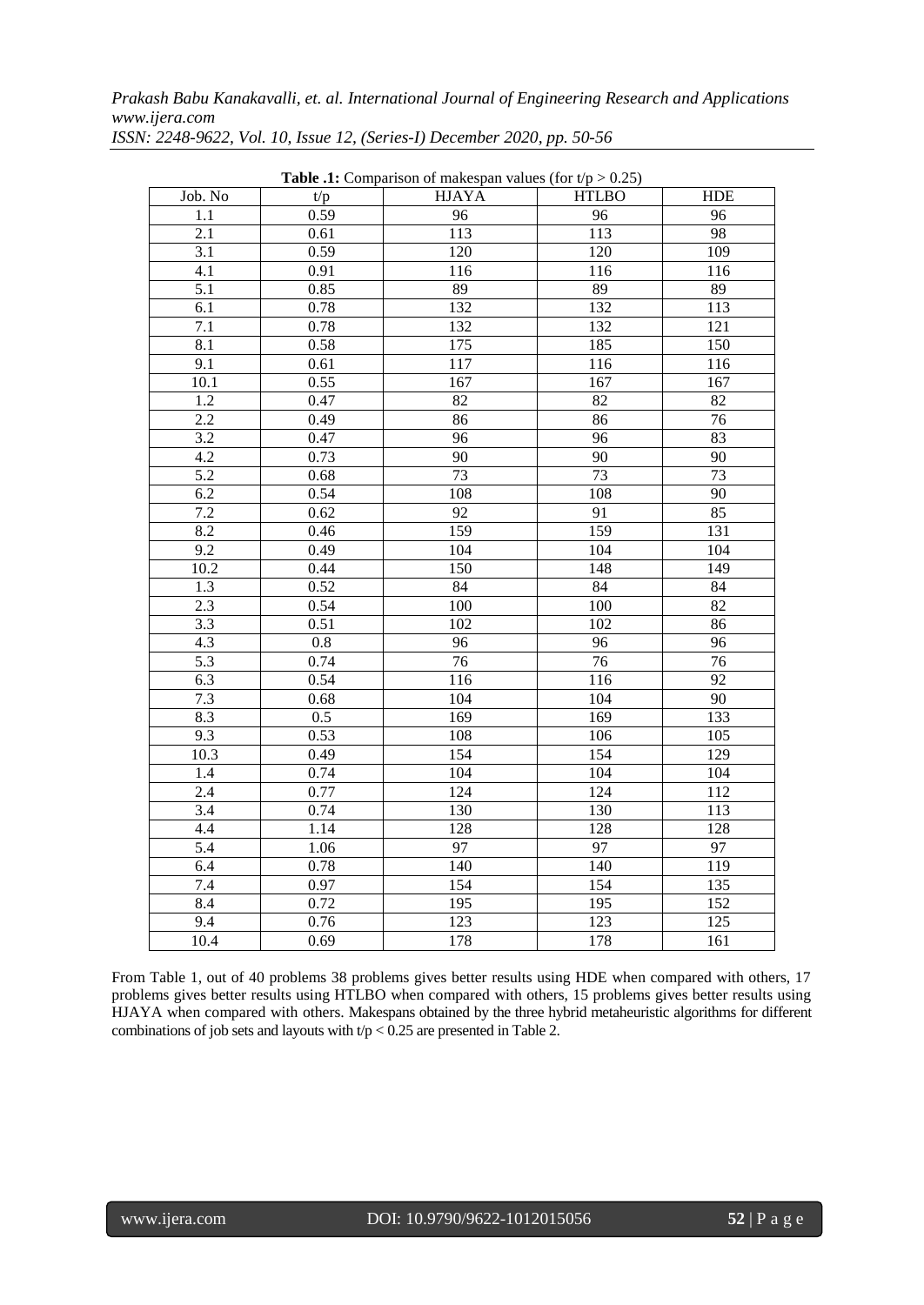*Prakash Babu Kanakavalli, et. al. International Journal of Engineering Research and Applications www.ijera.com*

| <b>Table 2.</b> Comparison of makespan values (for $t/p < 0.25$ ) |      |              |              |            |  |  |  |
|-------------------------------------------------------------------|------|--------------|--------------|------------|--|--|--|
| Job.No                                                            | t/p  | <b>HJAYA</b> | <b>HTLBO</b> | <b>HDE</b> |  |  |  |
| 1.10                                                              | 0.15 | 126          | 126          | 126        |  |  |  |
| 2.10                                                              | 0.15 | 148          | 148          | 131        |  |  |  |
| 3.10                                                              | 0.15 | 162          | 162          | 143        |  |  |  |
| 4.10                                                              | 0.15 | 123          | 123          | 123        |  |  |  |
| 5.10                                                              | 0.21 | 102          | 102          | 102        |  |  |  |
| 6.10                                                              | 0.16 | 192          | 192          | 146        |  |  |  |
| 7.10                                                              | 0.19 | 137          | 137          | 137        |  |  |  |
| 8.10                                                              | 0.14 | 292          | 292          | 247        |  |  |  |
| 9.10                                                              | 0.15 | 182          | 182          | 182        |  |  |  |
| 10.10                                                             | 0.14 | 262          | 262          | 218        |  |  |  |
| 1.20                                                              | 0.12 | 123          | 123          | 123        |  |  |  |
| 2.20                                                              | 0.12 | 143          | 143          | 128        |  |  |  |
| 3.20                                                              | 0.12 | 159          | 159          | 139        |  |  |  |
| 4.20                                                              | 0.12 | 116          | 116          | 116        |  |  |  |
| 5.20                                                              | 0.17 | 100          | 100          | 100        |  |  |  |
| 6.20                                                              | 0.12 | 187          | 187          | 141        |  |  |  |
| 7.20                                                              | 0.15 | 136          | 136          | 136        |  |  |  |
| 8.20                                                              | 0.11 | 287          | 287          | 244        |  |  |  |
| 9.20                                                              | 0.12 | 179          | 179          | 179        |  |  |  |
| 10.20                                                             | 0.11 | 259          | 259          | 212        |  |  |  |
| 1.30                                                              | 0.13 | 122          | 122          | 122        |  |  |  |
| 2.30                                                              | 0.13 | 146          | 146          | 129        |  |  |  |
| 3.30                                                              | 0.13 | 160          | 160          | 138        |  |  |  |
| 4.30                                                              | 0.13 | 117          | 117          | 117        |  |  |  |
| 5.30                                                              | 0.18 | 99           | 99           | 99         |  |  |  |
| 6.30                                                              | 0.24 | 188          | 188          | 141        |  |  |  |
| 7.30                                                              | 0.17 | 137          | 137          | 137        |  |  |  |
| 8.30                                                              | 0.13 | 288          | 288          | 245        |  |  |  |
| 9.30                                                              | 0.13 | 180          | 180          | 180        |  |  |  |
| 10.30                                                             | 0.12 | 260          | 260          | 191        |  |  |  |
| 1.40                                                              | 0.18 | 124          | 124          | 124        |  |  |  |
| 2.41                                                              | 0.13 | 217          | 217          | 191        |  |  |  |
| 3.40                                                              | 0.18 | 162          | 162          | 143        |  |  |  |
| 3.41                                                              | 0.12 | 239          | 239          | 209        |  |  |  |
| 4.41                                                              | 0.19 | 177          | 177          | 177        |  |  |  |
| 5.41                                                              | 0.18 | 148          | 148          | 148        |  |  |  |
| 6.40                                                              | 0.19 | 189          | 189          | 151        |  |  |  |
| 7.40                                                              | 0.24 | 138          | 138          | 137        |  |  |  |
| 7.41                                                              | 0.16 | 203          | 203          | 203        |  |  |  |
| 8.40                                                              | 0.18 | 293          | 293          | 248        |  |  |  |
| 9.40                                                              | 0.19 | 182          | 182          | 182        |  |  |  |
| 10.40                                                             | 0.17 | 266          | 265          | 214        |  |  |  |

*ISSN: 2248-9622, Vol. 10, Issue 12, (Series-I) December 2020, pp. 50-56*

From Table 2, out of 42 problems 42 problems gives better results using HDE when compared with others, 20 problems gives better results using HTLBO when compared with others, 20 problems gives better results using HJAYA when compared with others.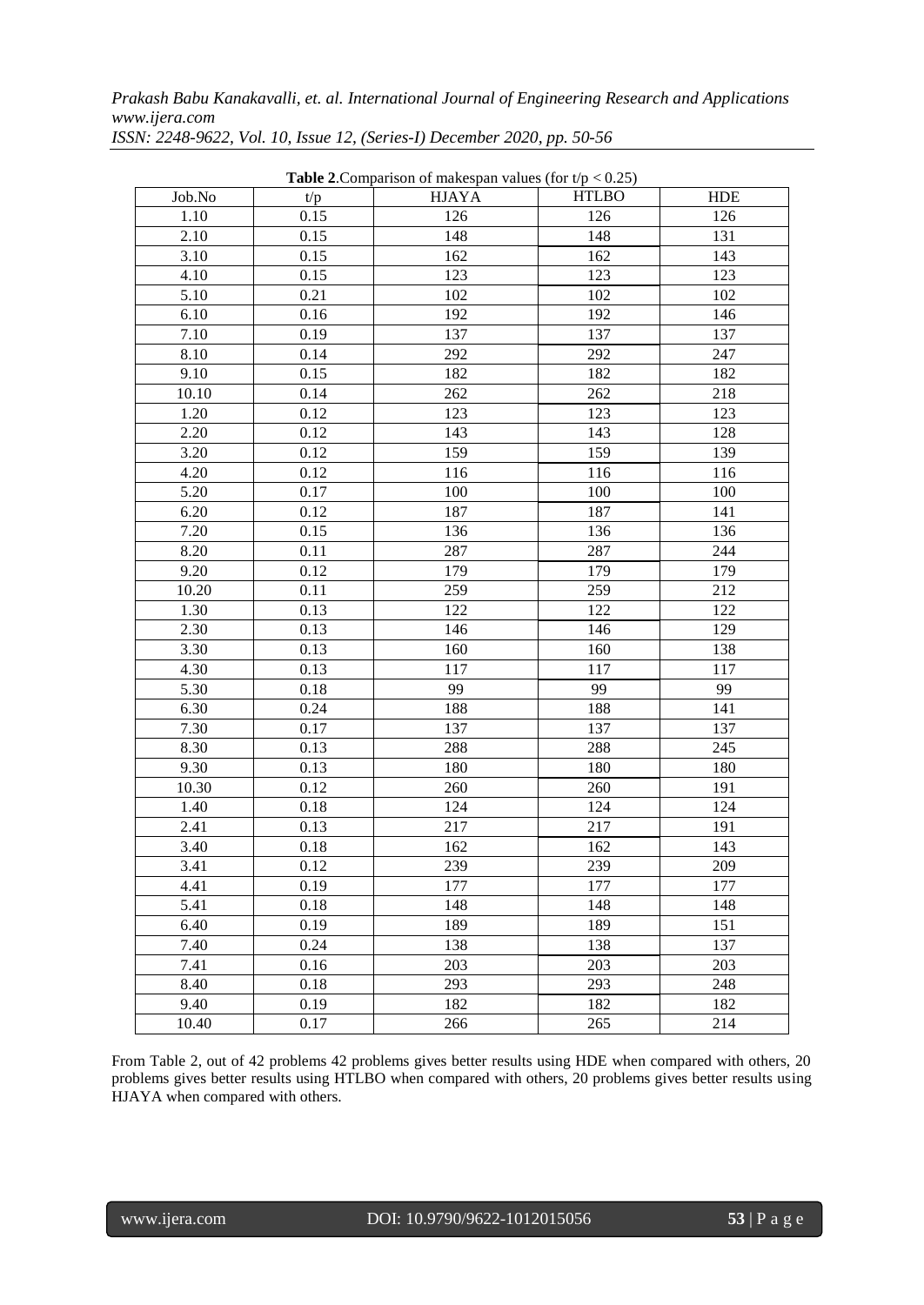







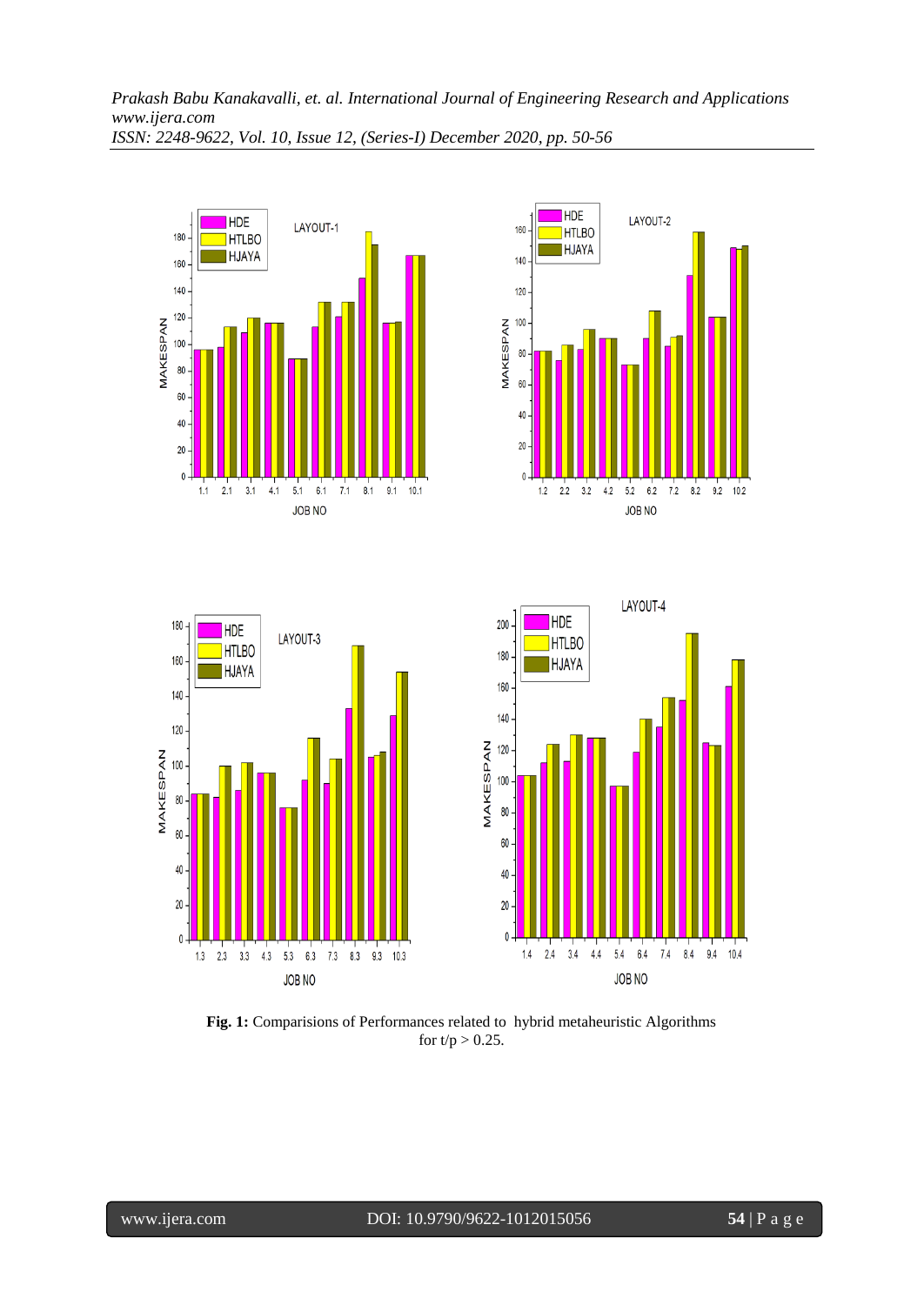



**Fig. 2:** Comparisions of Performances related to hybrid metaheuristic Algorithms for  $t/p < 0.25$ .

It is observed from the above graphs that majority of the problems the HDE performed better than others, except in 5.41 problems where HJAYA is reported to be better.

### **V. CONCLUSION**

In the present work comparision of performances of the three hybrid metaheuristics from the literature namely Hybrid Jaya (Prakash Babu kanakavalli et al,2019), Hybrid Teaching Learning Based Optimization (Prakash Babu kanakavalli et al, 2019) and Hybrid Differential Evolution (HDE) (Prakash Babu kanakavalli et al,

2020), in solving the 82 bench mark problems considered from the literature is done. From the comparision it is observed that out of 82 problems HDE yielded improved results in 80 problems when compared to HJAYA and HTLBO algorithms. Hence it is concluded that HDE is best algorithm in solving simultaneous scheduling problems.

#### **REFERENCES**

[1]. Bilge, U., & Ulusoy, G. (1995). A time window approach to simultaneous scheduling of machines and material handling system in